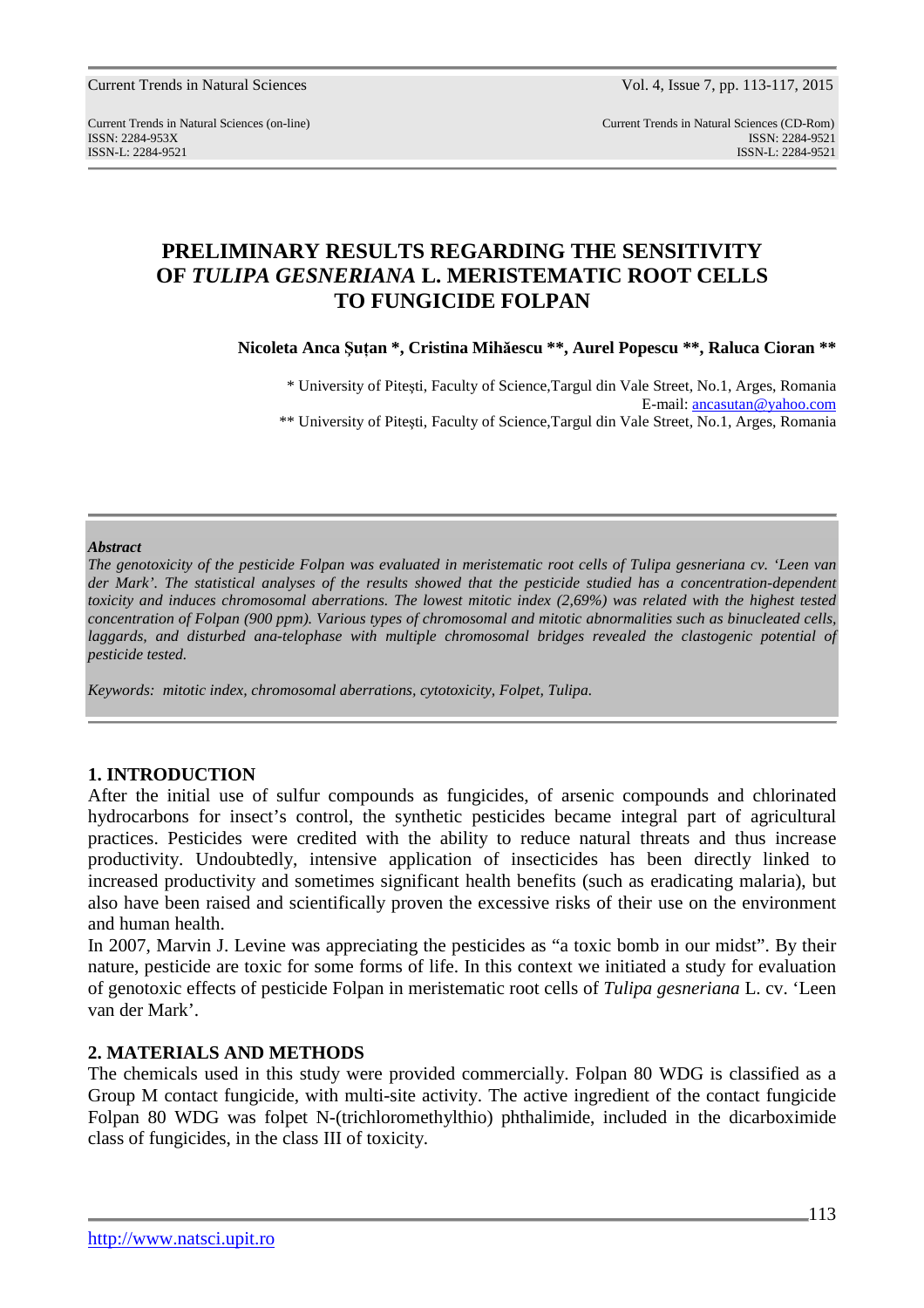Current Trends in Natural Sciences Vol. 4, Issue 7, pp. 113-117, 2015

The plant used as test material was *Tulipa gesneriana* L. (2n= 16). Three clean and healthy bulbs of *Tulipa gesneriana* L. cv. 'Leen van der Mark' were chosen for each treatment group. After the dry scales of bulbs were removed, tulips were grown in clean tap water, at room temperature.

When the roots reached 1.5-2 cm in length, they were treated with different concentrations of aqueous solution of Folpan containing 300, 600 and 900 ppm of active ingredients, for 6 hours. The concentrations were chosen to be lower than those doses used in agricultural field to control different diseases. The control was prepared by exposing the bulbs to water only. After time went by, the roots were collected and fixed in Carnoy 1:3 acetic acid-ethyl alcohol mixture for overnight, and then preserved in 70% alcohol at 4ºC for cytological studies. The root tips were hydrolyzed in 1N HCl at 60 ºC for 12 minutes, followed by staining with 2% aceto-orcein at 60ºC for 12 minutes. After proper fixation and staining, appropriate squash preparations were made for each of the treatments and control. Effects of chemical treatment and control on different chromosome plates were observed under light microscope. All observations were made from temporarily prepared slides. To determine the effects of this fungicide on mitotic index, 3000 cells were scored in the control, and in each treated sample. Mitotic index was computed by determining the mitotic cell frequency at the root tip cells as:

$$
Mitotic index = \frac{Number of dividing cells}{Total number of cells observed} \times 100
$$

Cytological abnormalities were also observed and scored. Photomicrographs of cells showing chromosomal aberrations, as well as showing normal mitosis, were taken using an Olympus CX31 microscope.

Percentage of cells showing chromosomal abnormalities, such as chromosomal fragments, anaphase and telophase bridges, vagrant chromosomes, as well as aberrant interphases (binucleated cells), were recorded at the appropriate mitotic stages (Şuţan *et al*., 2014).

## **3. RESULTS AND DISCUSSIONS**

The overall interpretation of the results obtained in experiments organized to highlight the cytogenetic effects of fungicide Folpan showed a concentration dependent decrease in the mitotic index, which explain its cytotoxicity in plant test system, as it is shown in Figure 1. The lowest value of MI (2.69%) was corresponding for the highest concentration of Folpan (900 ppm), showing a decrease of 65%. This inhibition of mitotic division can be attributed to the effect of toxic substances contained by the tested fungicide on DNA/protein synthesis of the biological system (Chauhan *et al*., 1998). Decrease of mitotic index could be related with alterations in the growth and development of the exposed organism (Hoshina, 2002, cited by González *et al*., 2011). Moreover, Ping *et al*. (2012) evaluating the genotoxicity of *Euphorbia hirta* extract on mitotic cells in *Allium cepa* root tips, appreciated that "the decrease of mitotic index could be interpreted as cellular death". However, similar results have been reported for other fungicidesusing *Allium cepa* assay. Liman *et al*. (2011) reported a lower mitotic index in *Allium cepa* meristematic root cells exposed to Fenilaminosulf than in the negative control. Bernardes *et al*. (2015) reported that Tebuconazole was more cytotoxic than Difenoconazole, causing a significant reduction in the mitotic index relative to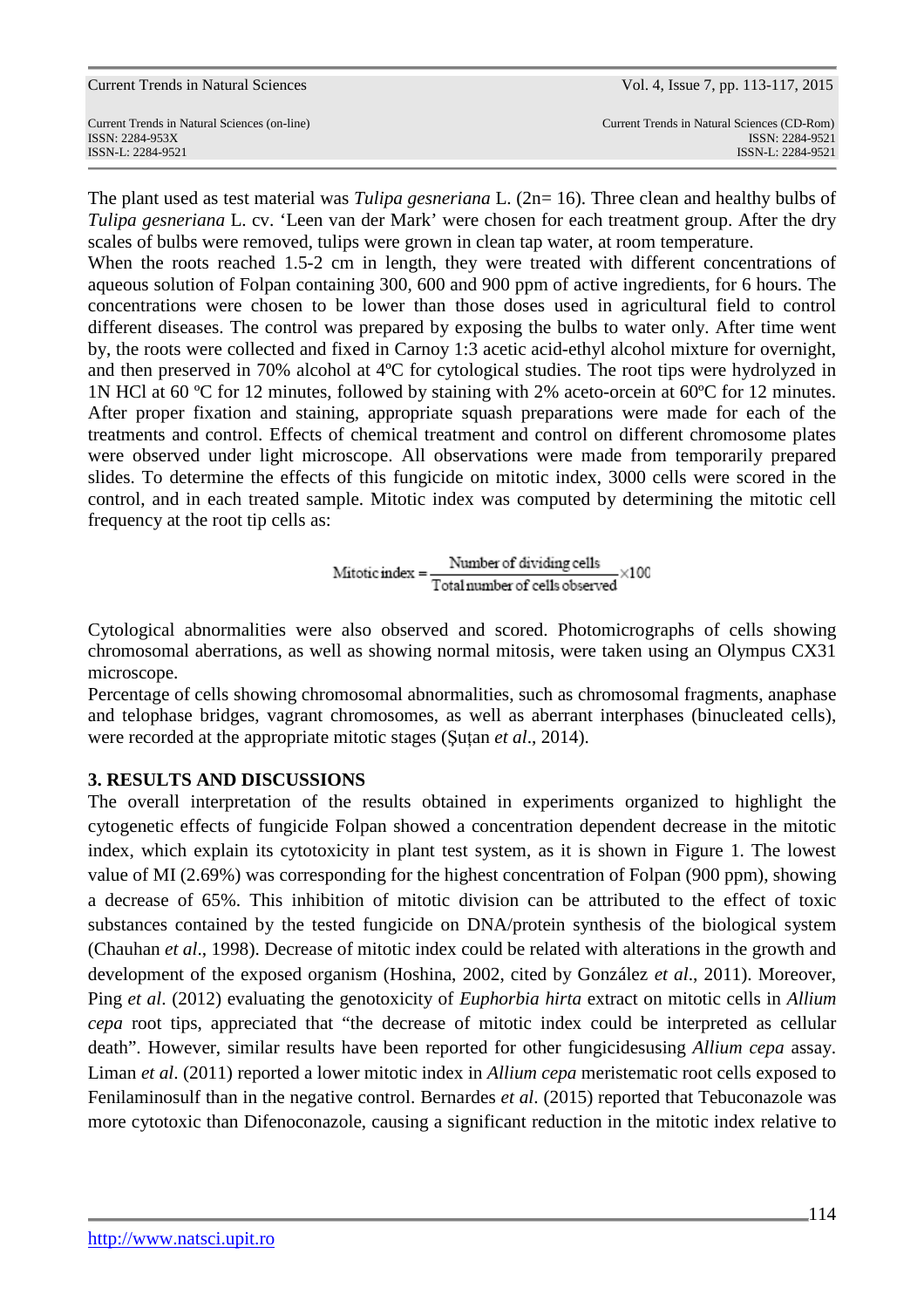Current Trends in Natural Sciences (on-line) Current Trends in Natural Sciences (CD-Rom) ISSN: 2284-953XISSN: 2284-9521 ISSN-L: 2284-9521 ISSN-L: 2284-9521

> $4<sup>5</sup>$  $\overline{a}$  $\overline{4}$  $ab$  $\mathsf{a}$ h 3.5 Alitotic index (%)  $\bar{3}$  $\mathbf b$  $2.5$  $\overline{2}$  $15$  $\overline{1}$  $0.5$  $\overline{a}$ ■Control ■300 ppm ■600 ppm  $\blacksquare$ 900 ppm

the controls. The similarity of our results reflects the utility of higher plants for monitoring the cytotoxic and genotoxic effects of some chemicals.

*Figure 1. Mitotic index of Tulipagesneriana cv. 'Leen van der Mark' root tip cell exposed to different concentrations of Folpan(a, b: the significance ofdifferencesbetweenexperimental variantsusingDuncantest, p<0,05).* 

Fungicide Folpan induced chromosomal aberrations such as chromosomal fragments, anaphase and telophase bridges, vagrant chromosomes, and binucleated interphase cells. The frequencies of induced chromosomal aberrations were statistically significant at 600 and 900 ppm Folpan when compared with untreated control. The number of chromosomal aberrations increased with increasing concentrations of Folpan solutions, suggesting its mutagenic potential in a dose dependent manner. The most common chromosomal aberration in metaphase and anaphase cells was chromosome fragments. Occurrence of anaphase and telophase bridges was also noticed. The consequences of chromosomal breakage could be deletion, restitution, or joining of the resulted fragments with other fragments or chromosomes (Popescu*et al*. 2013).The merge of broken ends during metaphase can lead to the formation of acentric fragments, which are frequently lost, and dicentric chromosomes which may form bridges at anaphase. Anaphase bridges are the background for other chromosomal breaks. According with Bushberg *et al*. (1994), this process is selfgenerating, leading to serious disturbancesof genetic information of the daughter cells. These kind of chromosome aberrations indicate the clastogenic effect of Folpan in meristematic root cells of *Tulipa gesneriana* cv. 'Leen van der Mark'.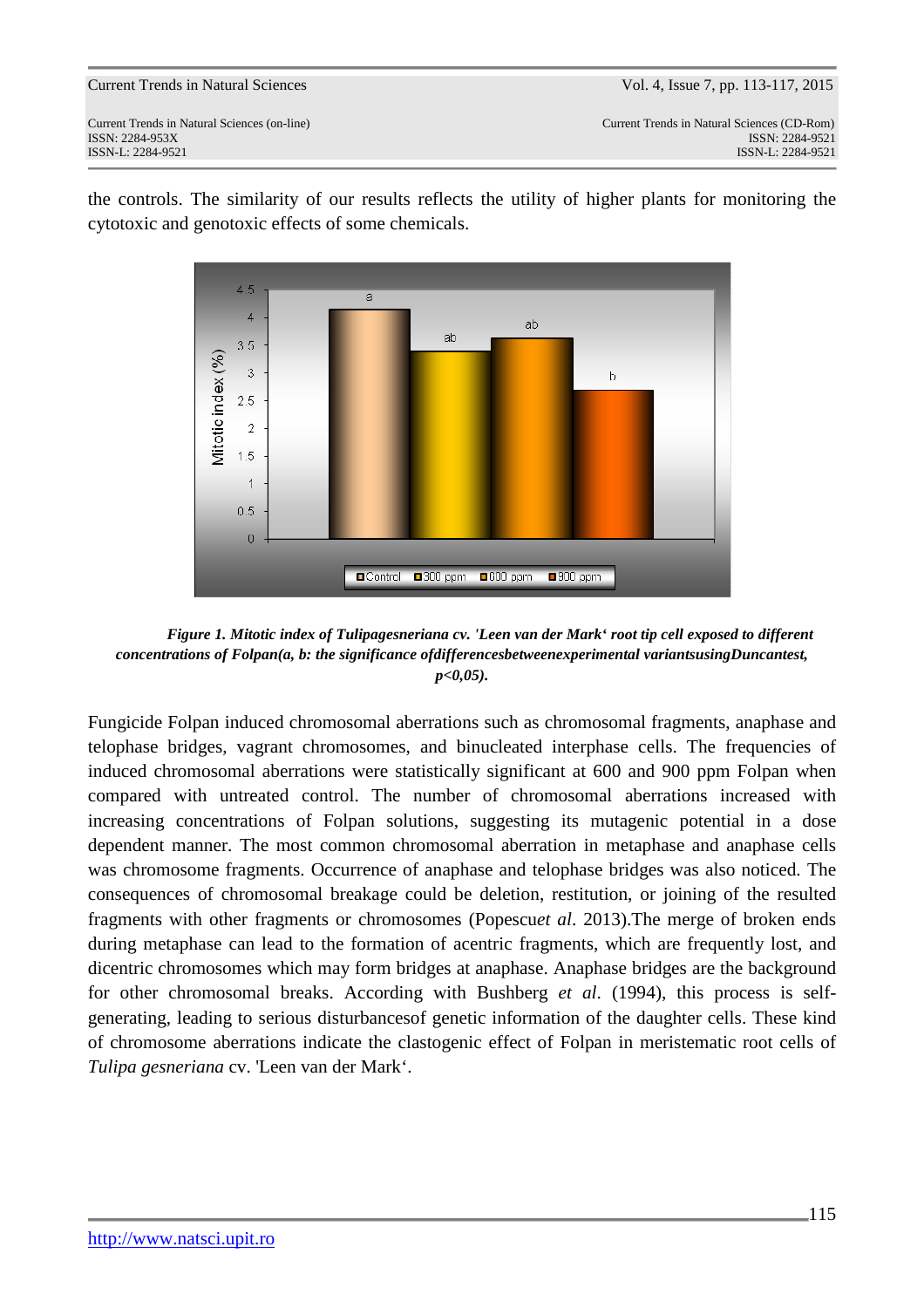*Table1. Percentage of chromosomal aberrations induced of Folpan at different concentrations in meristematic root cells of Tulipa gesneriana cv. 'Leen van der Mark'.*

| CncentrationFolpan (ppm)                                  | Chromosomal aberrations $(\% )$ |                      |                            | <b>Percentage of</b>                              |
|-----------------------------------------------------------|---------------------------------|----------------------|----------------------------|---------------------------------------------------|
|                                                           | <b>Metaphase</b>                | Anaphase             | <b>Telophase</b>           | chromosomal<br><i>aberrations</i><br>$(% \pm SE)$ |
|                                                           |                                 | $\Omega$             |                            |                                                   |
| $300$ ppm                                                 | 0.23                            | 0.17                 | 0.31                       | $0.23 \pm 0.07^{ab}$                              |
| $600$ ppm                                                 | 0.16                            | 0.47                 | 0.43                       | $0.35 \pm 0.16^a$                                 |
| $900$ ppm                                                 | 0.21                            | 0.44                 | 0.62                       | $0.42 \pm 0.15^a$                                 |
| Percentage of chromosomal<br>aberrations<br>$(\% \pm SE)$ | $0.20 \pm 0.036^{\rm bc}$       | $0.36 \pm 0.16^{ab}$ | $0.45 \pm 0.15^{\text{a}}$ | $0.33 \pm 0.15$<br>$0.25 \pm 0.20$                |

\*each value represents the mean  $\pm$  standard error (ES) for each experimental variant. Means with the same latter exponent do not differ significantly at the level of  $p<0.05$  by the Duncan test.

Figure 2 shows chromosomal aberrations at different phases of cell cycle that were observed in root tip cells of *Tulipa gesneriana* cv. 'Leen van der Mark'.



*Figure 2. Photomicrographs of cytogenetic aberrations in Tulipa gesneriana cv. 'Leen van der Mark' meristem cells exposed to Folpan; (a-c) cells with chromosomes fragments; (d) anaphase bridge; (e-f) binucleated cells.*